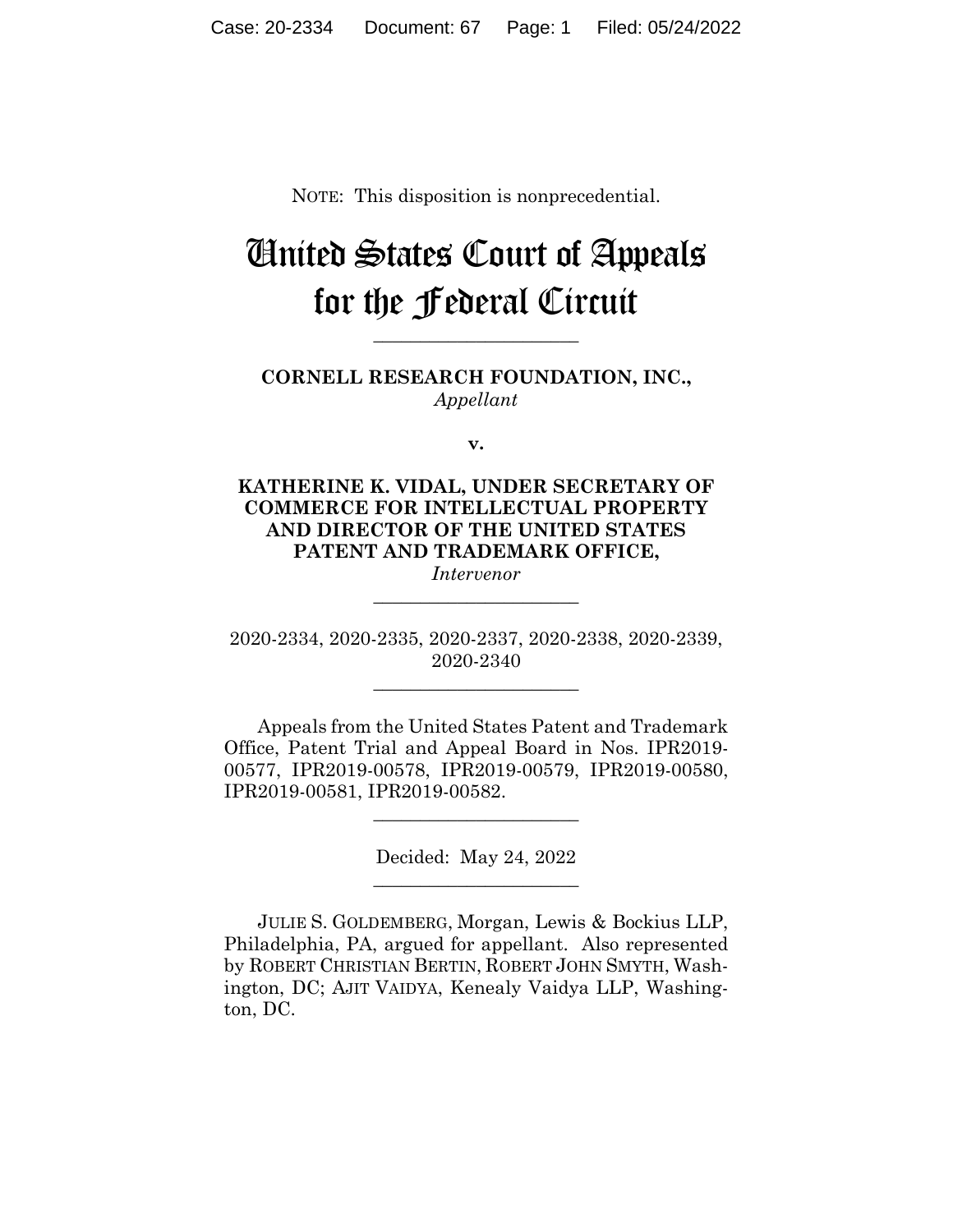MAUREEN DONOVAN QUELER, Office of the Solicitor, United States Patent and Trademark Office, Alexandria, VA, argued for intervenor. Also represented by MICHAEL S. FORMAN, THOMAS W. KRAUSE, AMY J. NELSON, FARHEENA YASMEEN RASHEED.

Before PROST, REYNA, and TARANTO, *Circuit Judges*.

 $\mathcal{L}_\text{max}$  and  $\mathcal{L}_\text{max}$  and  $\mathcal{L}_\text{max}$  and  $\mathcal{L}_\text{max}$ 

### PROST, *Circuit Judge*.

Cornell Research Foundation, Inc. ("Cornell") appeals from six inter partes reviews ("IPR"), each regarding a different Cornell patent, in which the Patent Trial and Appeal Board ("Board") concluded that the challenged claims were unpatentable as anticipated or obvious. *E.g.*, *Associated British Foods PLC v. Cornell Rsch. Found., Inc.*, No. IPR2019-00577, Paper 117 (P.T.A.B. July 23, 2020) ("*Final Written Decision*"). Because substantial evidence supports the Board's determinations that the claims were obvious, we affirm.

#### BACKGROUND

# I

The patents at issue relate to phytases in livestock feed. Phytases are enzymes that help certain animals absorb phosphate, an important nutrient. Skilled artisans can produce phytase enzymes by taking a phytase gene from one organism and incorporating it into a host; the host then replicates and expresses the phytase protein, which can then be added to the feed.

U.S. Patent No. 8,993,300 ("the '300 patent"), representative in this appeal, describes a heterologous method of producing phytase: it uses a phytase gene derived from *Escherichia coli*, a species of bacteria, and a fungal host. There are different strains of *E. coli*, and different strains express different phytases. Two are relevant here: *E. coli*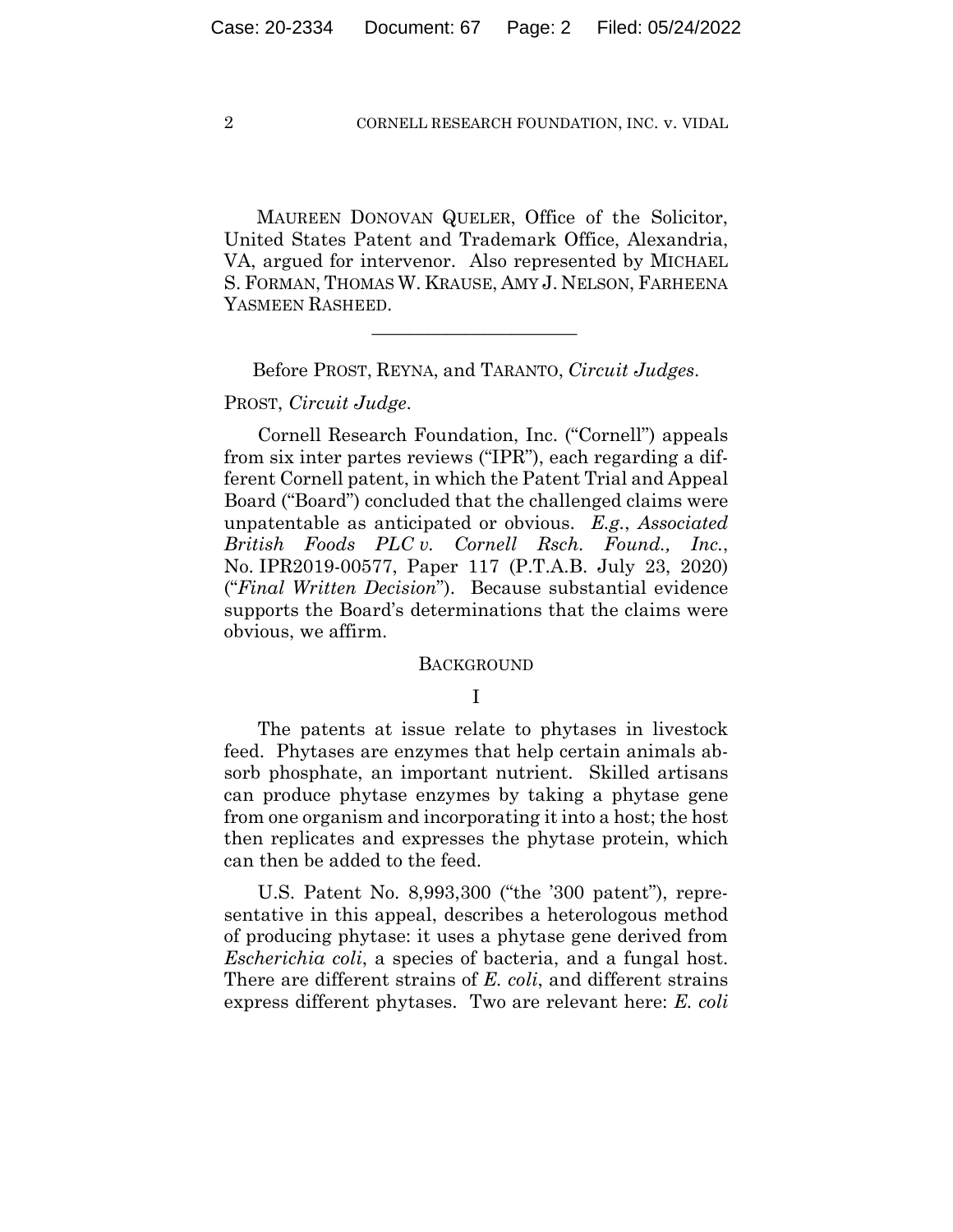appA phytase and *E. coli* B phytase. There are also a variety of fungal species. As is relevant here, the fungal kingdom includes yeast, of which *Saccharomyces cerevisiae* and *Pichia pastoris* are species.

Independent claim 1 and dependent claims 10–12 of the '300 patent are representative for the purposes of this consolidated appeal. They recite:

1. A method of producing a phytase in fungal cells, the method comprising:

providing a polynucleotide encoding an *Escherichia coli* phytase;

expressing the polynucleotide in the fungal cells; and

isolating the expressed *Escherichia coli* phytase wherein the *Escherichia coli* phytase catalyzes the release of phosphate from phytate.

10. The method of claim 1 wherein the *Escherichia coli* phytase has an optimum activity at a temperature range of 57 degrees C. to 65 degrees C.

11. The method of claim 1 wherein the *Escherichia coli* phytase retains at least 40% of its activity after heating the phytase for 15 minutes at 80 degrees C.

12. The method of claim 1 wherein the *Escherichia coli* phytase retains at least 60% of its activity after heating the phytase for 15 minutes at 60 degrees  $C<sub>r</sub>$ 

Dependent claims 10–12 add so-called "thermostability limitations" to the phytases produced by the heterologous method described in independent claim 1.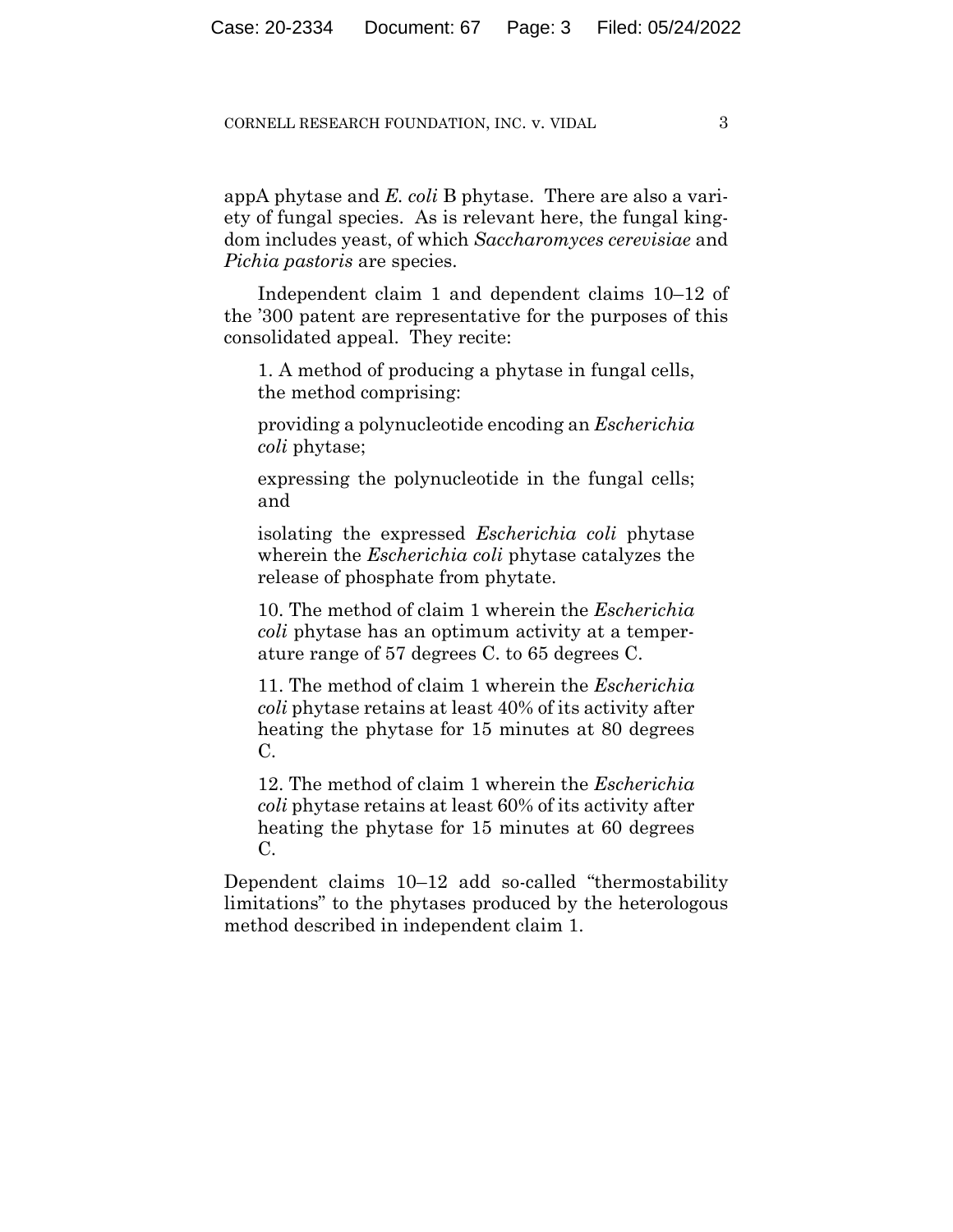We recount only the relevant procedural history below. Associated British Foods PLC ("ABF") filed six IPR petitions, each challenging a different Cornell patent. The Board instituted review for all six and found all challenged claims unpatentable.

ABF asserted two varieties of prior-art combinations in its petitions—those involving Kretz<sup>1</sup> and those not involving Kretz. The Kretz-based challenges apply only to the '300 patent. But the parties agree that all six Board decisions "stand and fall" with the Board's non-Kretz obviousness analysis for the '300 patent. Reply Br. 26–27. We accordingly focus our discussion on the Board's Final Written Decision for the '300 patent.

Beginning with the non-Kretz grounds, ABF asserted that all challenged claims of the '300 patent would have been obvious over two combinations: (1) Dassa,<sup>2</sup> Greiner,<sup>3</sup> and Cheng<sup>4</sup> and  $(2)$  Dassa, Greiner, Romanos,<sup>5</sup> and Van Gorcom6 (collectively, "the Dassa/Greiner

<sup>1</sup> U.S. Patent No. 5,876,997 ("Kretz").

<sup>2</sup> Janie Dassa, Christian Marck, & Paul L. Boquet, *The Complete Nucleotide Sequence of the* Escherichia coli *Gene* appA *Reveals Significant Homology Between pH 2.5 Acid Phosphatase and Glucose-1-Phosphatase*, 172 J. BACTERIOLOGY 5497 (1990) ("Dassa").

<sup>3</sup> R. Greiner, U. Konietzny, & Kl.-D. Jany, *Purification and Characterization of Two Phytases from* Escherichia coli, 303 ARCHIVES BIOCHEMISTRY & BIOPHYSICS 107 (1993) ("Greiner").

<sup>4</sup> U.S. Patent No. 5,985,605 ("Cheng").

<sup>5</sup> Michael A. Romanos, Carol A. Scorer, & Jeffrey J. Clare, *Foreign Gene Expression in Yeast: A Review*, 8 YEAST 423 (1992) ("Romanos").

<sup>6</sup> U.S. Patent No. 5,436,156 ("Van Gorcom").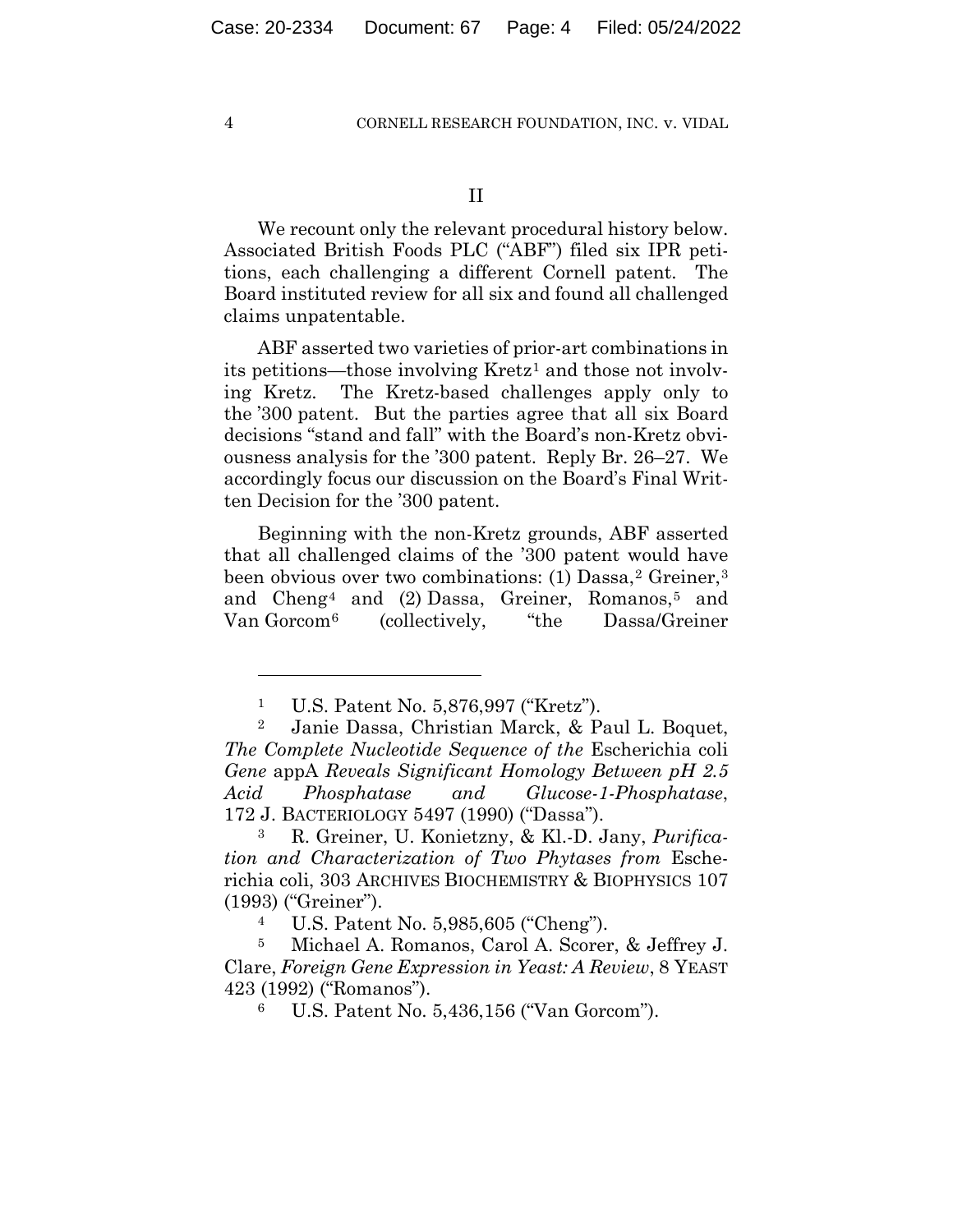combinations"). ABF argued that the thermostability claims of the '300 patent would have been obvious for two independent reasons: (1) they were inherent properties of the Dassa/Greiner combinations, and (2) they were disclosed by Olsen.7 In its Final Written Decision, the Board concluded that there was a motivation to combine and reasonable expectation of success for the Dassa/Greiner combinations and that the thermostability dependent claims of the '300 patent were obvious due to inherency. *See Final Written Decision*, at 127–31, 141, 172–73.

For the Kretz-based invalidity arguments, ABF asserted that Kretz (1) anticipated certain challenged claims of the '300 patent as  $\S 102(e)$  prior art<sup>8</sup> and (2) rendered all challenged claims obvious in combination with other references. *See id.* at 10–11. The Board determined that Cornell failed to antedate Kretz, *id.* at 34, and that Kretz anticipated certain claims and rendered obvious the rest in light of those other references, *see id.* at 172–73.

Cornell appeals from all six final written decisions in this consolidated appeal. The Patent and Trademark Office Director intervened to defend the Board's decisions after ABF filed a notice of non-participation. We have jurisdiction under 28 U.S.C. § 1295(a)(4)(A).

## **DISCUSSION**

Cornell asserts primarily that three Board conclusions lack substantial evidence: (1) that there was a motivation to combine and reasonable expectation of success for the Dassa/Greiner combinations; (2) that the thermostability properties of the phytases produced by the claimed heterologous method are inherent; and (3) that Cornell failed to

<sup>7</sup> Ole Olsen & Karl Kristian Thomsen, *Improvement of Bacterial* β*-Glucanase Thermostability by Glycosylation*, 137 J. GEN. MICROBIOLOGY 579 (1991) ("Olsen").

<sup>8 35</sup> U.S.C. § 102(e) (2010).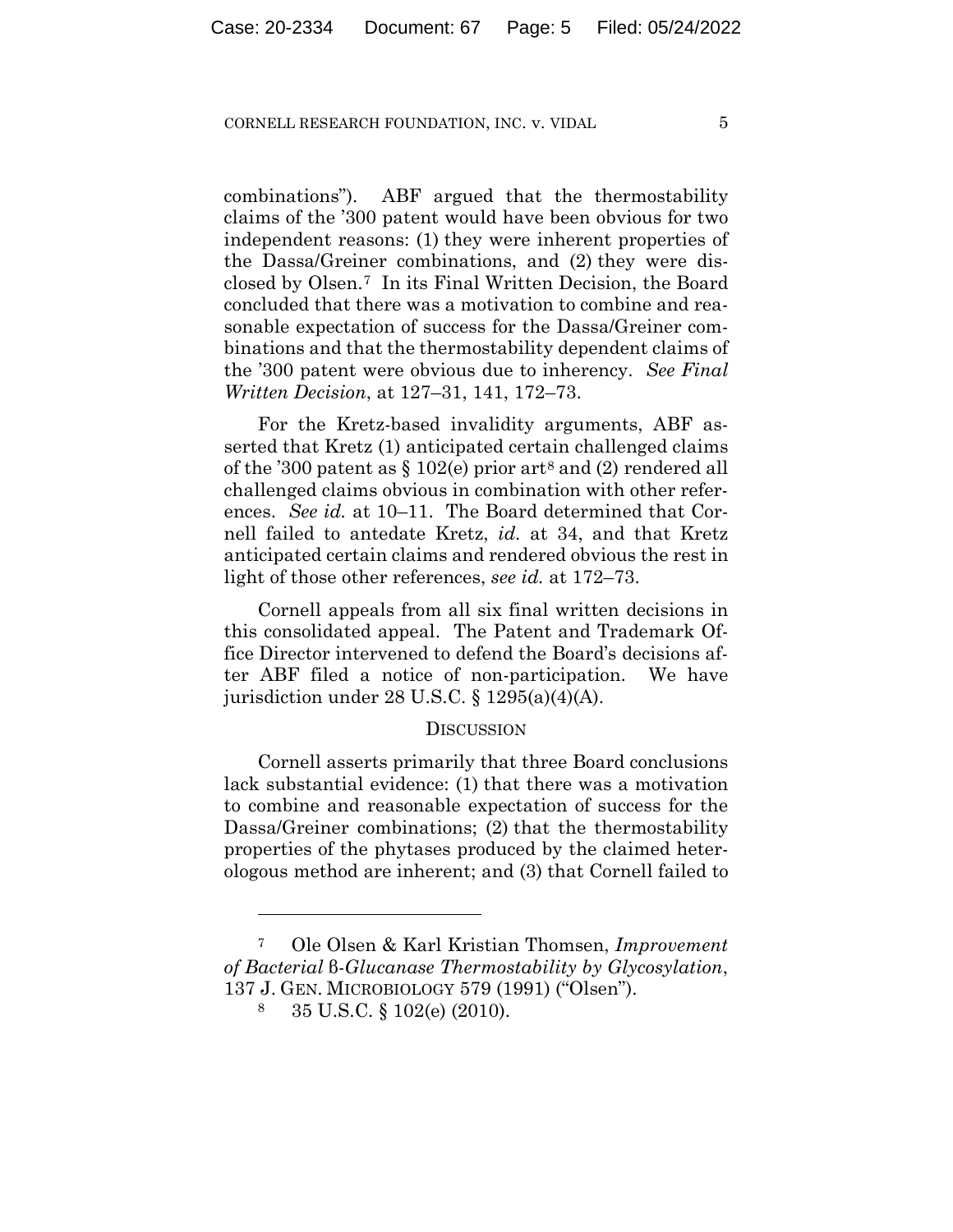antedate Kretz. We affirm the Board on the first two issues and accordingly do not reach the third.

I

Putting aside the thermostability limitations of the '300 patent's dependent claims (discussed below), Cornell does not dispute that the Dassa/Greiner combinations disclose all limitations of the relevant claims. Cornell disputes only the Board's findings of motivation to combine and reasonable expectation of success for an *E. coli* phytase with a fungal host. Those are both fact questions that we review for substantial evidence, which is "such relevant evidence as a reasonable mind might accept as adequate to support a conclusion." *In re Mouttet*, 686 F.3d 1322, 1331 (Fed. Cir. 2012); *PAR Pharm., Inc. v. TWI Pharms., Inc.*, 773 F.3d 1186, 1196 (Fed. Cir. 2014).

In finding a motivation to combine, the Board credited ABF's expert testimony that *P. pastoris* yeast was known to "produce high yields of heterologous protein [e.g., bacterial protein] and, thus, reduce industrial costs—an important factor in producing phytases for livestock feed" on an industrial level. *Final Written Decision*, at 128. The Board found this to be "persuasive evidence setting forth reasons why [a] skilled artisan would have been motivated to express an *E. coli* appA [enzyme] in a fungal cell." *Id.* This constitutes substantial evidence for a motivation to combine. *KSR Int'l Co. v. Teleflex Inc.*, 550 U.S. 398, 420 (2007) ("[A]ny need or problem known in the field of endeavor at the time of invention and addressed by the patent can provide a reason for combining the elements in the manner claimed.").

Cornell's two main arguments to the contrary are unpersuasive. First, Cornell asserts that the Board's motivation-to-combine conclusion is contrary to ABF's expert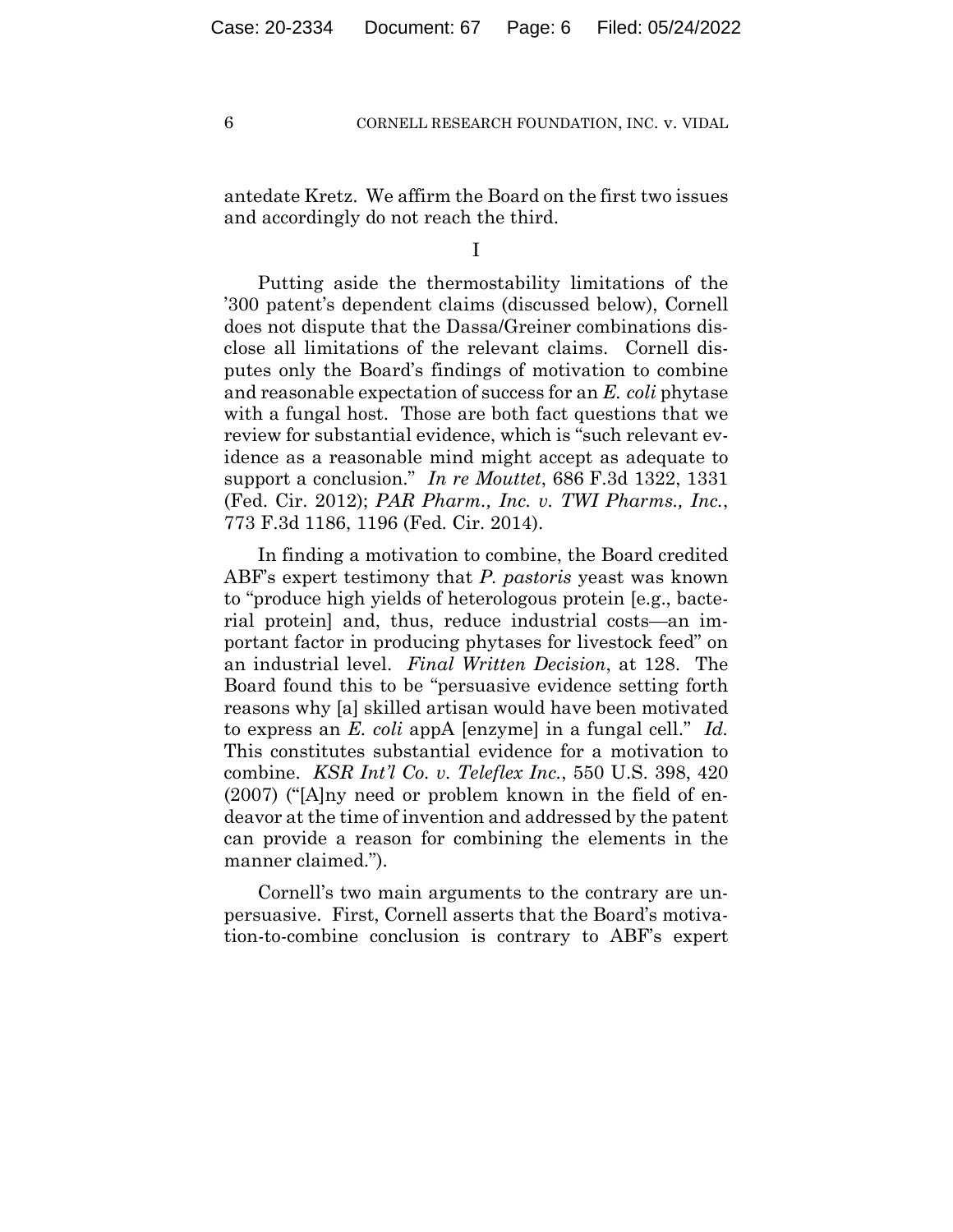testimony that the Wodzinski reference<sup>9</sup> taught away from using a bacterial phytase in animal feed. We note that Wodzinski is not a part of the Dassa/Greiner combinations; additionally, the Board did not make any determination as to whether Wodzinski does or does not teach away. *Final Written Decision*, at 84. And even if the Board concluded that Wodzinski's suggestions about bacterial phytases in animal feed, generally, were outweighed by the rest of the record evidence about producing *E. coli* appA phytase via a fungal host for use in animal feed, specifically, we would see no error. *See In re Young*, 927 F.2d 588, 591 (Fed. Cir. 1991).

Second, Cornell contends that the art suggested that pairing a bacterial phytase with a bacterial host was more advantageous than pairing such a phytase with a fungal host. Even if that's true, as the Board correctly noted, "the law 'does not require that the motivation be the best option, only that it be a suitable option.'" *Final Written Decision*, at 81–82 (emphasis omitted in original) (quoting *PAR Pharm.*, 773 F.3d at 1197–98).

Cornell's challenge to the substantial evidence of the Board's reasonable-expectation-of-success finding is similarly flawed. Cornell asserts a skilled artisan would have "had no reason to expect 'that expressing the *E. coli* phytase in a fungal host would have produced an active enzyme'" due to increased glycosylation, as its expert testified. Appellant's Br. 33 (quoting J.A. 4084–89). Cornell's expert provided two examples of unsuccessful heterologous systems "where one of ordinary skill... may have attributed the lack of enzyme activity to glycosylation." *Final Written Decision*, at 90. But the Board was free to weigh ABF's expert testimony more heavily, and that's what it did. The Board credited ABF's expert testimony providing "nine or ten" contrary examples of systems that

<sup>9</sup> *See* J.A. 22462–63; *see also* J.A. 15187–89.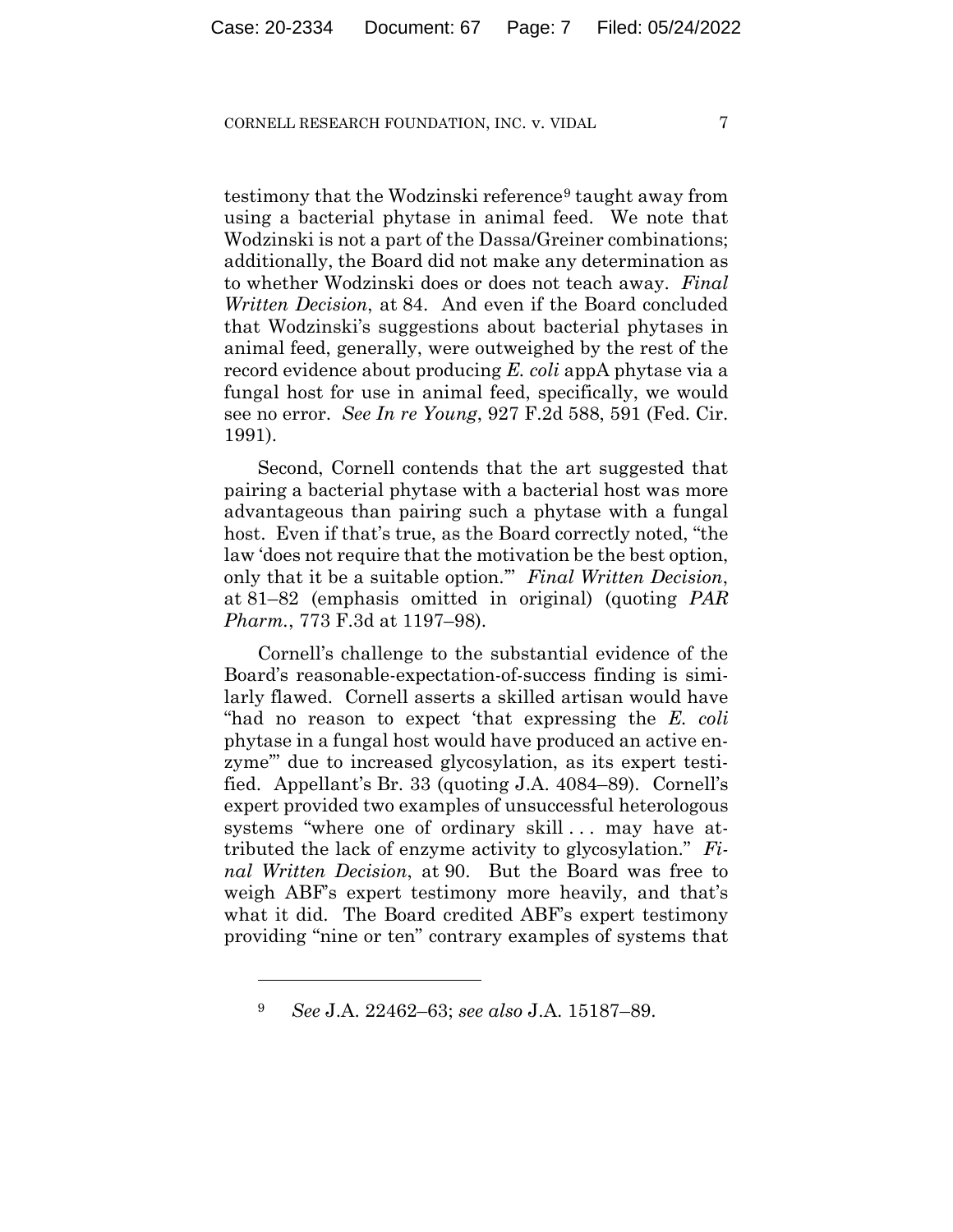produced active bacterial enzymes in yeast hosts. *Id.* at 90–91. In addition, the Board pointed to Cornell's expert testimony that, "in the majority of cases[,] glycosylation did not have an effect on the activity of the enzyme." *Id.* at 91–92.

We accordingly affirm the Board's determination that there was a motivation to combine and reasonable expectation of success for the Dassa/Greiner combinations.10

II

Cornell also challenges the Board's finding that the thermostability limitations in the '300 patent's dependent claims are inherent results of the Dassa/Greiner combinations. Whether prior art inherently discloses a claim limitation is a question of fact that we review for substantial evidence. *PAR Pharm.*, 773 F.3d at 1194.

The Board found the thermostability limitations inherent to a heterologous system expressing the Dassa/Greiner *E. coli* appA phytase in a fungal host disclosed by Cheng, Romanos, or Van Gorcom, including *P. pastoris* and *S. cerevisiae*. The Board cited Cornell's expert testimony, ABF's expert testimony, the '300 patent, and prosecution history as support. *Final Written Decision*, at 78–79. Indeed, the Board credited Cornell's expert, who confirmed that "express[ing] the *same enzyme* in the *same host* under the *same conditions*" produces "inherent results," like thermostability characteristics. J.A. 7694–95 (emphasis added); *Final Written Decision*, at 78 (citing J.A. 7695). This constitutes substantial evidence supporting the Board's determination.

<sup>10</sup> We are not persuaded by Cornell's contention that the Board's analysis of the non-Kretz combinations is infected by analysis of Kretz.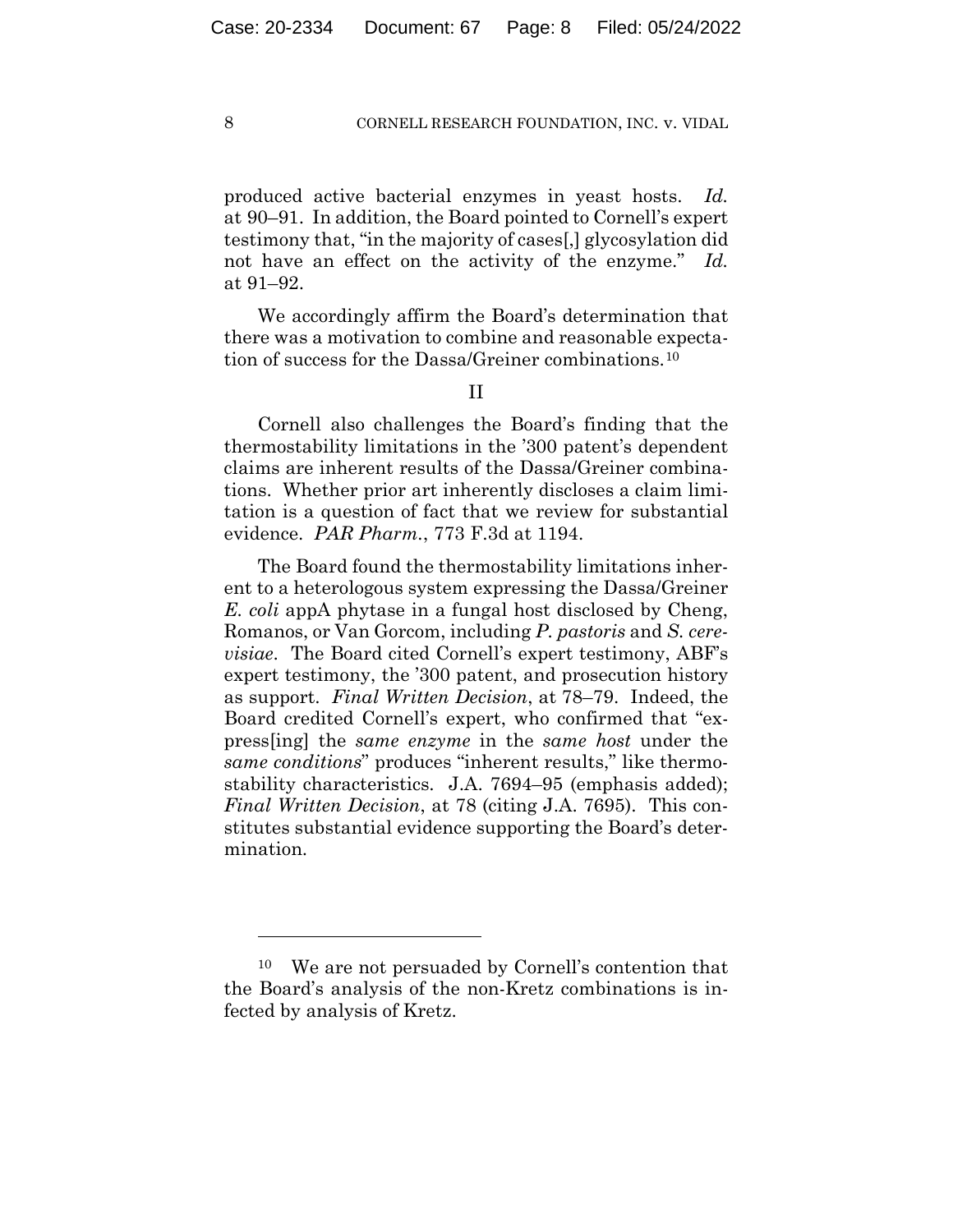Cornell's two arguments to the contrary are not persuasive. First, Cornell faults the Board for citing no data outside of the '300 patent to support its inherency finding. But the Board permissibly cited the '300 patent's disclosure that an *E. coli* appA phytase expressed in a *P. pastoris* host has optimum activity at 60 degrees Celsius as well as the patent's teaching that an *E. coli* appA phytase expressed in a *S. cerevisiae* host retained 69 percent of its activity after heating it for 15 minutes at 80 degrees Celsius. *Final Written Decision*, at 78–79; *see Hospira, Inc. v. Fresenius Kabi USA, LLC*, 946 F.3d 1322, 1329–30 (Fed. Cir. 2020). That data is consistent with the thermostability limitations of claims 10–12. Although it may be possible that the conditions of the Dassa/Greiner combinations were not the same as those described in the '300 patent, Cornell did not make that argument and offered no evidence to that effect. Oral Arg. at 26:27–27:10, No. 20-2334, https://oralarguments.cafc.uscourts.gov/default.aspx?fl=20 -2334\_05032022.mp3.

Second, Cornell asserts that the Board's inherency finding for the Dassa/Greiner combinations is at odds with its finding of no inherency with respect to Kretz as anticipatory art. Cornell argues that this is especially concerning because the standard for inherency under § 103 is higher than that under § 102. In this case, we find no error. The Board explained that it did not find the thermostability limitations inherent under Kretz because ABF was relying on Kretz's teachings using the *E. coli* B phytase whereas the thermostability data from the '300 patent resulted from using the *E. coli* appA phytase. *Final Written Decision*, at 58. This is consistent with the Board's reliance on Cornell's expert testimony that the same enzyme is needed for the thermostability characteristics of an enzyme produced by a particular enzyme-host combination to be inherent.

We thus also affirm the Board's inherency finding as supported by substantial evidence. Since that resolves this